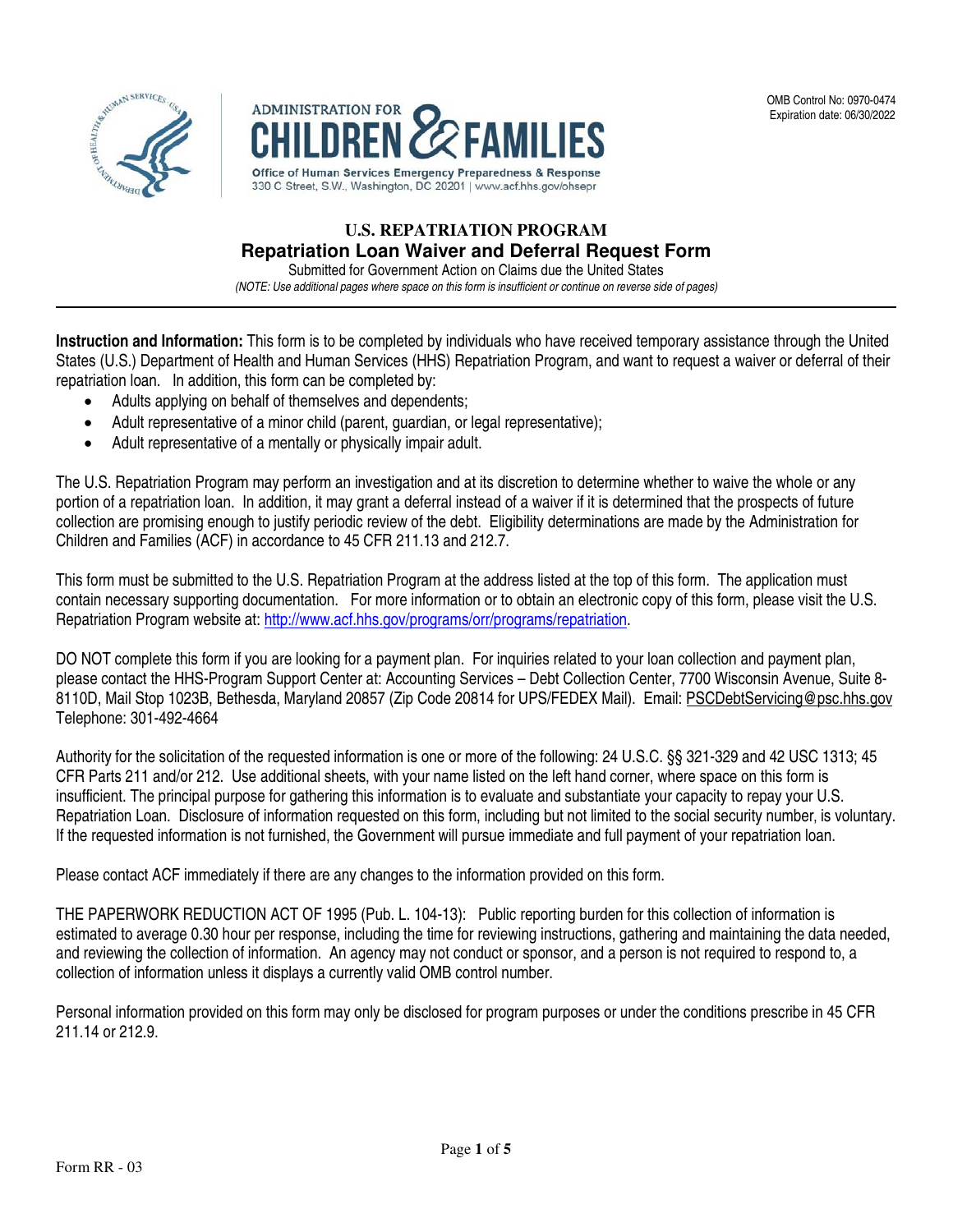## **PART I: REPATRIATE INFORMATION**

| Waiver<br><b>Deferral</b><br>I am requesting (select one):                       |                                    |
|----------------------------------------------------------------------------------|------------------------------------|
| 1. Name (Repatriate)                                                             | 2. Date of Birth Date (DD/MM/YYYY) |
| 3. Home Address (Street-City-State-Zip) This address is   Permanent<br>Temporary | 4. Phone/e-mail:                   |
| 5. Name of Spouse/Legal Guardian (give address if different from yours)          | 6. Date of Birth (DD/MM/YYYY)      |

2. **Number of individuals included in this application**:\_\_\_\_\_\_\_\_\_\_ Complete the table below for each waiver/deferral applicant.

| <b>Last Name</b> | <b>First Name</b> | <b>DOB</b><br>(DD/MM/YYYY) | <b>Social</b><br><b>Security</b><br>Number | Relationship |
|------------------|-------------------|----------------------------|--------------------------------------------|--------------|
|                  |                   |                            |                                            |              |
|                  |                   |                            |                                            |              |
|                  |                   |                            |                                            |              |
|                  |                   |                            |                                            |              |
|                  |                   |                            |                                            |              |
|                  |                   |                            |                                            |              |

### **PART II: PUBLIC ASSISTANCE**

Complete the table below if you are receiving and/or are expecting to receive public assistance. Provide documentation whenever applicable (e.g. copy of SSI eligibility letter).

| Applicant's name | Type of assistance<br>applied for<br>(E.g. TANF, SSI,<br><b>Medicaid, Section 8)</b> | Date<br>application<br>was<br>submitted | <b>Application</b><br><b>Status: Pending,</b><br>Approved,<br>denied, other | <b>Date</b><br>application<br>was<br>accepted | <b>Amount</b><br>receiving or<br>expecting to<br>receive |
|------------------|--------------------------------------------------------------------------------------|-----------------------------------------|-----------------------------------------------------------------------------|-----------------------------------------------|----------------------------------------------------------|
|                  |                                                                                      |                                         |                                                                             |                                               |                                                          |
|                  |                                                                                      |                                         |                                                                             |                                               |                                                          |
|                  |                                                                                      |                                         |                                                                             |                                               |                                                          |
|                  |                                                                                      |                                         |                                                                             |                                               |                                                          |
|                  |                                                                                      |                                         |                                                                             |                                               |                                                          |
|                  |                                                                                      |                                         |                                                                             |                                               |                                                          |

## **PART III: REPATRIATE EMPLOYMENT AND INCOME INFORMATION**

| Are you able to work? $\ $<br>YES: complete information below<br><b>NO:</b> If your answer is no, please provide a written<br>explanation or documentation whenever applicable<br>(e.g. doctor's note, SSI eligibility letter). |         |                                 |  |  |
|---------------------------------------------------------------------------------------------------------------------------------------------------------------------------------------------------------------------------------|---------|---------------------------------|--|--|
| Occupation                                                                                                                                                                                                                      |         | How Long in Present Employment? |  |  |
| Present Employer's Name                                                                                                                                                                                                         | Address | Phone No.                       |  |  |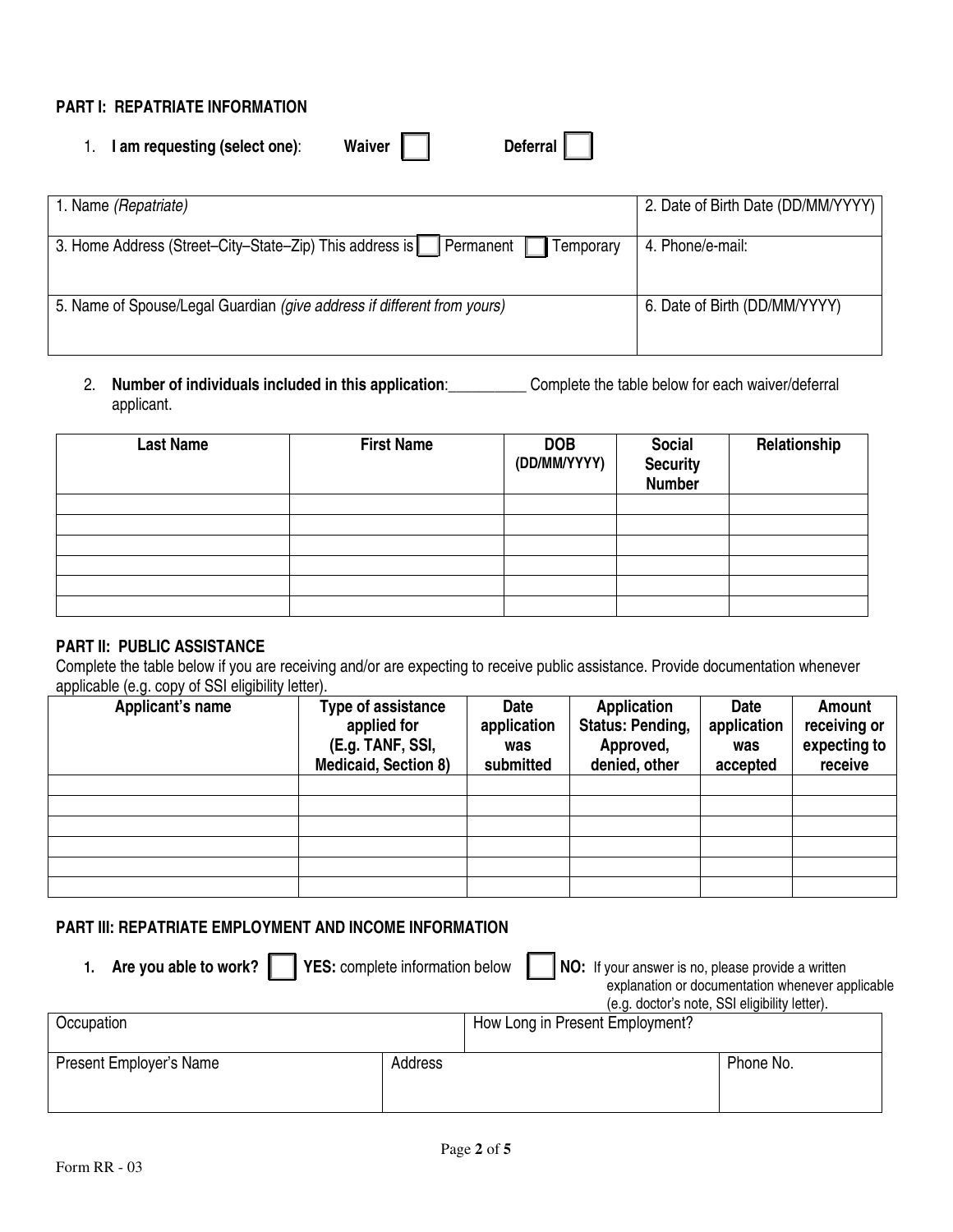**2. Legal guardian employment information:** Complete this section if you are filling out this form on behalf of a minor or mentally/physically impaired adult

| Occupation              |         | How Long in Present Employment? |           |
|-------------------------|---------|---------------------------------|-----------|
| Present Employer's Name | Address |                                 | Phone No. |

**3. Household Monthly Income:** Complete the table below and include the total amounts per household. Provide documentation whenever applicable (e.g. paystubs).

| <b>Name</b> | Salary or<br>Wages \$ | Income received<br>from or for the<br>dependent (e.g. child<br>support, SSI) (\$) | Other income<br>$(e.g. rent)$ \$ |
|-------------|-----------------------|-----------------------------------------------------------------------------------|----------------------------------|
|             |                       |                                                                                   |                                  |
|             |                       |                                                                                   |                                  |
|             |                       |                                                                                   |                                  |
|             |                       |                                                                                   |                                  |
|             |                       |                                                                                   |                                  |
|             |                       |                                                                                   |                                  |
|             |                       |                                                                                   |                                  |
|             |                       |                                                                                   |                                  |

**4. Assets:** List all assets (both in the U.S. and overseas) and total amount per asset owed by the individual(s) requesting this waiver/deferral.

| <b>Assets</b>                                                                                                                   | Total amount (\$) | <b>Year received or</b><br>expected to receive |
|---------------------------------------------------------------------------------------------------------------------------------|-------------------|------------------------------------------------|
| Personal property in excess of \$1,500                                                                                          |                   |                                                |
| All transfers and/or sells (e.g. gift, loan)<br>made within the last 3 years from which<br>you made a profit of \$1,500 or more |                   |                                                |
| Other: please specify                                                                                                           |                   |                                                |
| Other: please specify                                                                                                           |                   |                                                |

### **PART V: FIXED MONTHLY EXPENSES AND LIABILITIES:**

Complete the information below if you are paying out of pocket and no assistance is received to cover these costs. For instance, you should not include your medical bills if they are covered by your medical coverage. However, the amount that you are responsible for should be included. For example, if the medical bill is \$2,000 and you are responsible for 10% of the bill, the amount you will list is \$200.

| <b>Expenses and Liabilities</b> | <b>Monthly payment</b> | <b>Total amount currently</b><br>owed |
|---------------------------------|------------------------|---------------------------------------|
| Food                            |                        |                                       |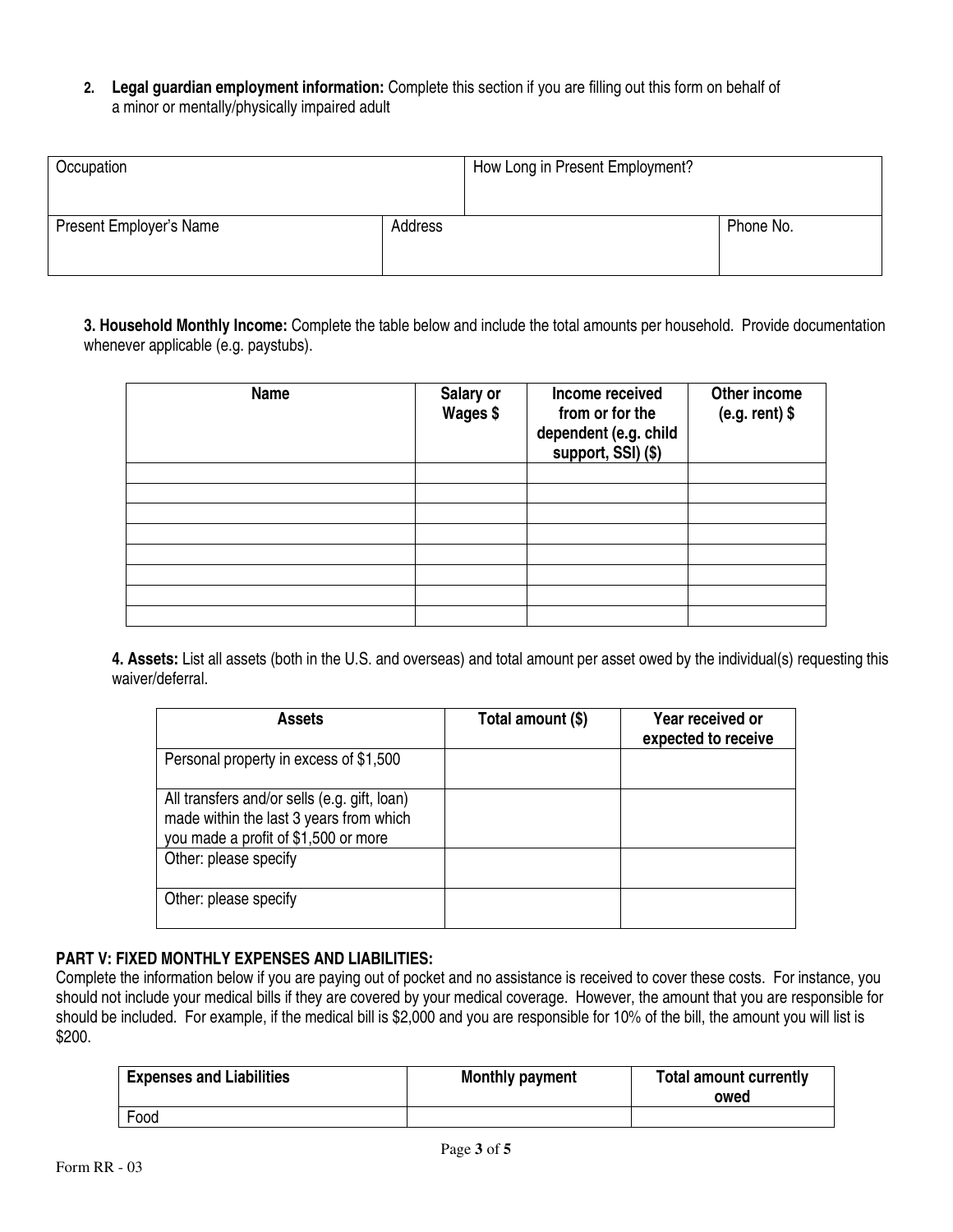| Rent                             |  |
|----------------------------------|--|
| Mortgage: If different from rent |  |
| <b>Utilities</b>                 |  |
| Transportation                   |  |
| Hospitals/Doctors/prescription   |  |
| Lawyer                           |  |
| Car                              |  |
| Furniture                        |  |
| Clothes                          |  |
| Taxes owed                       |  |
| Insurance: Specify               |  |
| Credit cards                     |  |
| Child support                    |  |
| Other Loans: Specify             |  |
| Other: Specify                   |  |
| Total per month                  |  |

# **PART X: GENERAL QUESTIONS**

Answer each question by checking the Yes or No selection. For every question marked **"Yes"** you must provide an explanation in the space provided below.

|             | <b>Questions</b>                                                                                                                                                               | Yes | No |
|-------------|--------------------------------------------------------------------------------------------------------------------------------------------------------------------------------|-----|----|
|             | Are you a party of any pending lawsuit?                                                                                                                                        |     |    |
| 2.          | Do you have any claims from which you expect to receive<br>any income or resources? Claims against any individual,<br>trust or state, partnership, corporation, or government? |     |    |
| 3.          | Do you have any claims against any individual, trust,<br>partnerships, corporations, or government?                                                                            |     |    |
| 4.          | Are you a trustee, executor, or administrator of any estate?                                                                                                                   |     |    |
| 5.          | Is there anybody holding money on your behalf?                                                                                                                                 |     |    |
| 6.          | Will you receive or inherit any financial assets within the next<br>two years?                                                                                                 |     |    |
| $7_{\cdot}$ | Do you receive or expect to receive benefits from any<br>established trust, claim for compensation or damages,<br>contingent on future interest in property of any kind?       |     |    |
| 8.          | Do you receive or expect to receive federal, state, or local<br>cash refund?                                                                                                   |     |    |

Below, provide an explanation to all YES answers in Part X. Use additional pages, if needed.